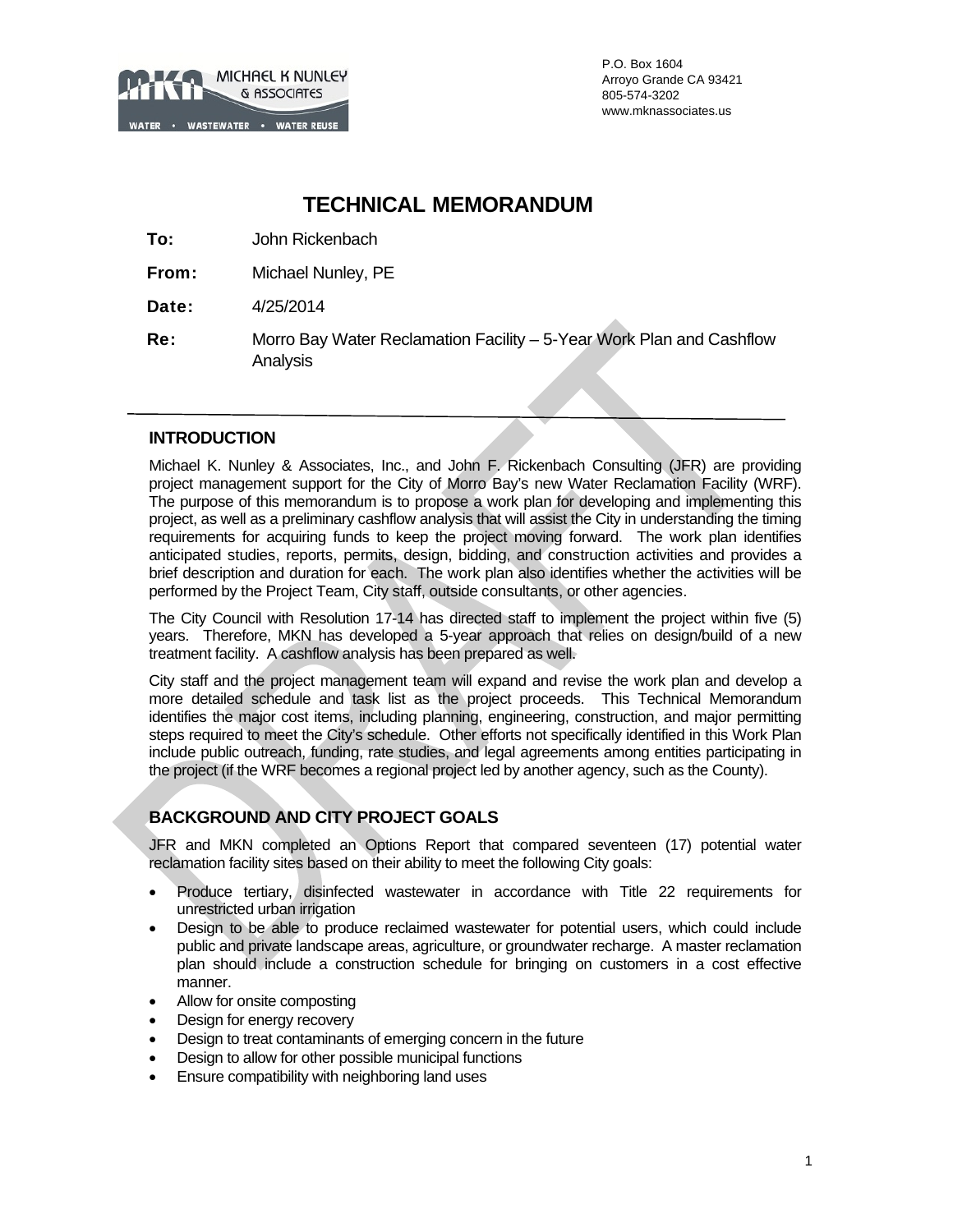The Options Report focused on a City-only facility, with only a brief discussion of potential benefits or constraints associated with a regional facility in partnership with other agencies.

## **PROJECT DESCRIPTION**

At this time, no conceptual layout or project cost opinion have been developed for the City's Water Reclamation Facility. A comparative project cost analysis was presented in the Options Report solely for the purpose of evaluating relative costs to develop a new WRF capable of meeting the City goals at each of the seventeen (17) sites. One of the first objectives for the Preliminary Planning Phase (discussed later in this memorandum) is to present alternatives for new facilities to the City, recommend an alternative, and provide sufficient information for City staff and Council to select project elements and move forward with a well-defined project.

For the purposes of developing this work plan and providing a preliminary project budget (for refinement/revision later), JFR and MKN will use the project costs from the Options Report. These costs are expected to be revised significantly during the Facility Master Plan but are considered appropriate for providing a conservative order-of-magnitude for total project cost.

It is our understanding that the City will move forward with a phased water reclamation program. Phase I will include the following program elements:

- New lift station and force main to the new WRF site;
- New WRF providing full secondary, tertiary, and disinfection treatment compatible with a wide variety of reuse options (processes to be determined);
- Biosolids processing facility on the WRF site with technology that will promote reuse and possibly energy recovery (processes to be determined); and
- Phaseable effluent reuse system that will allow temporary discharge of fully-treated effluent during "wet weather" periods and initial plant operation while the phased recycled water delivery system is designed and constructed

Phase II will include full development of the recycled water delivery system, including salts removal for sensitive agricultural users if needed.

The following table identifies the major project elements from the Options Report, the "midpoint" of each cost opinion based on the unit cost ranges presented in Appendix D of the Report, and notes whether the cost of that element will be included in Phase I of the new WRF (the "project" as described in this Work Plan).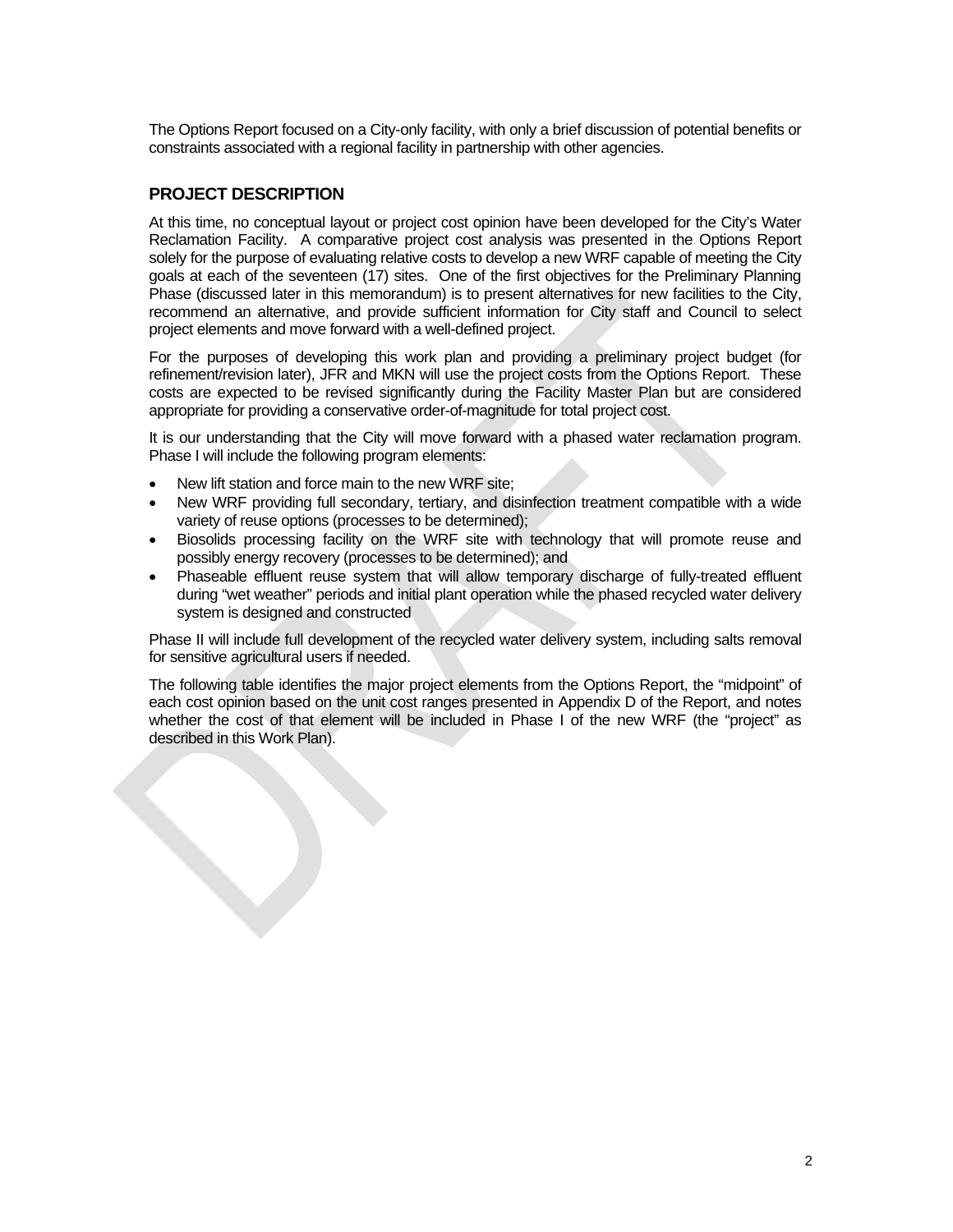|                                                                                                                                                                                      | <b>Included</b><br><b>Project Component</b><br>in Phase I                 |             | <b>Midpoint of</b><br><b>Cost Range</b>     |                                                                                                           |
|--------------------------------------------------------------------------------------------------------------------------------------------------------------------------------------|---------------------------------------------------------------------------|-------------|---------------------------------------------|-----------------------------------------------------------------------------------------------------------|
| Sewer force main (18 inch)                                                                                                                                                           |                                                                           | Y           | \$5,250,000                                 | Allowance - TBD during Facility Master Plan                                                               |
| Lift Station (4,200 gpm)                                                                                                                                                             | Y                                                                         | \$4,200,000 | Allowance - TBD during Facility Master Plan |                                                                                                           |
| Earthwork allowance                                                                                                                                                                  |                                                                           | Y           | \$2,760,000                                 | Allowance - TBD during Facility Master Plan                                                               |
|                                                                                                                                                                                      | Secondary treatment system                                                |             |                                             | Allowance - TBD during Facility Master Plan                                                               |
|                                                                                                                                                                                      | Supporting treatment plant facilities<br>(Paving, buildings, roads, etc.) |             |                                             | Allowance - TBD during Facility Master Plan                                                               |
| Disinfection system                                                                                                                                                                  |                                                                           |             |                                             | Allowance - TBD during Facility Master Plan                                                               |
| <b>Tertiary filtration</b>                                                                                                                                                           |                                                                           | Y           | \$2,500,000                                 | Allowance - TBD during Facility Master Plan                                                               |
|                                                                                                                                                                                      | Solids handling facilities                                                |             |                                             | Allowance - TBD during Facility Master Plan                                                               |
| Advanced treatment (RO &<br>oxidation)                                                                                                                                               |                                                                           | N           | \$13,427,000                                | Phase II                                                                                                  |
|                                                                                                                                                                                      | Recycled water storage (0.75 MG)                                          |             |                                             | Phase II                                                                                                  |
| gpm)                                                                                                                                                                                 | Recycled water pump station (1,500                                        |             |                                             | Phase II                                                                                                  |
|                                                                                                                                                                                      | Recycled water pipeline (12 inch)                                         |             | \$650,000                                   | Phase II                                                                                                  |
| Treated effluent disposal pump<br>station (1,500 gpm)                                                                                                                                |                                                                           | Y           | \$487,500                                   | Allowance - Percolation ponds and stream discharge<br>to be explored for Phase I and wet weather disposal |
| $(12$ inch)                                                                                                                                                                          | Treated effluent disposal pipeline                                        |             | \$3,900,000                                 | Allowance - Percolation ponds and stream discharge<br>to be explored for Phase I and wet weather disposal |
| <b>Estimated Construction Cost</b><br>Subtotal<br>Project Administration, Design,<br>Permitting, and Construction<br>Management Allowance<br><b>Construction/Project Contingency</b> |                                                                           |             | \$47,000,000                                | "Reclamation Ready" Project                                                                               |
|                                                                                                                                                                                      |                                                                           |             | \$14,000,000                                | Assumed 30% of Construction Subtotal - TBD during<br><b>Facility Master Plan</b>                          |
|                                                                                                                                                                                      |                                                                           |             | \$14,000,000                                | Assumed 30% Of Construction Subtotal - TBD during<br><b>Facility Master Plan</b>                          |
| Preliminary Phase I Project Cost<br>(with Contingency)                                                                                                                               |                                                                           |             | \$75,000,000                                | TBD during Facility Master Plan                                                                           |

# **Table 1 – Preliminary Phase I/Phase II Project Elements from Options Report**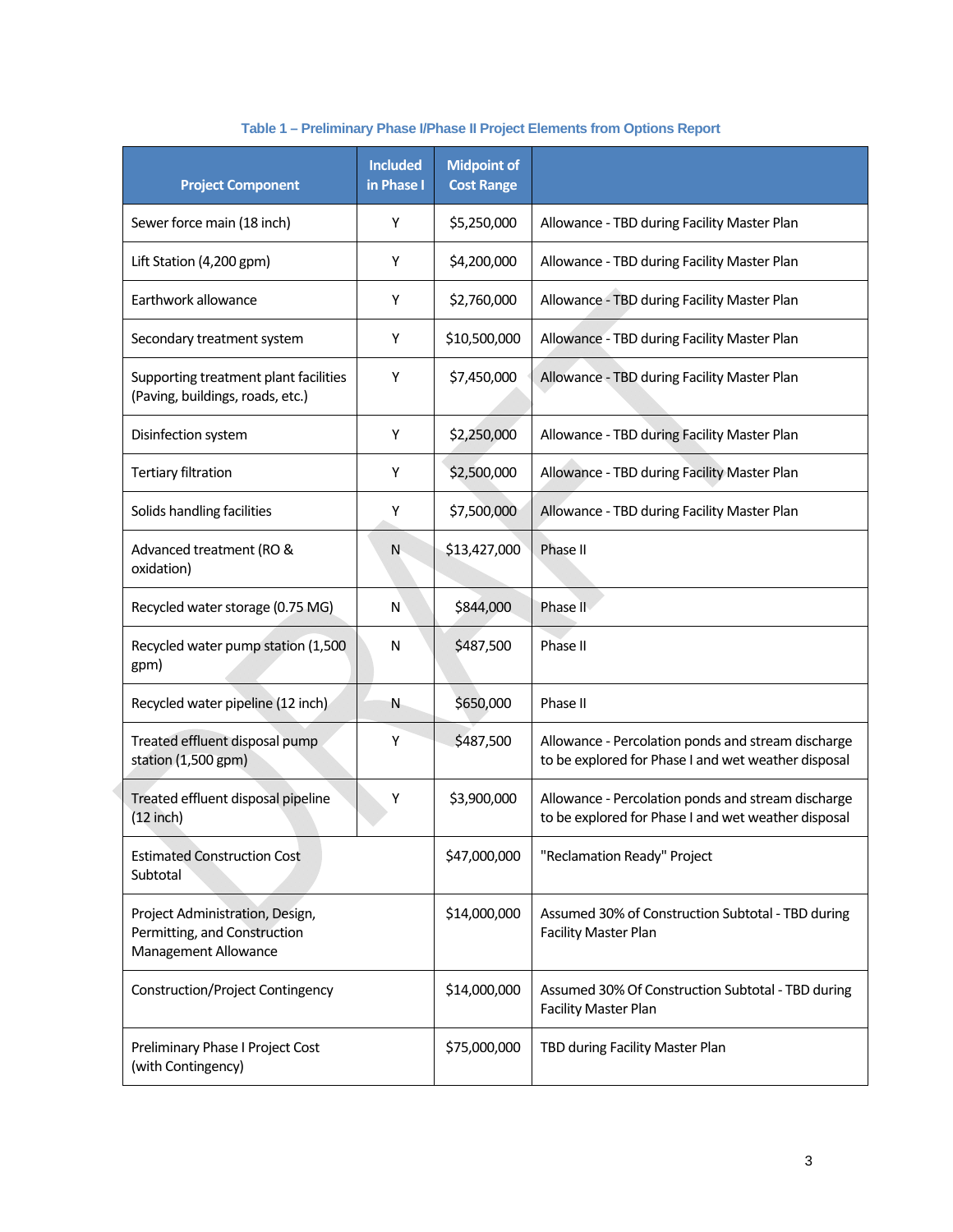## **CRITICAL ELEMENTS OF PROJECT SCHEDULE**

JFR and MKN have developed two schedules for implementation of the WRF within the 5-year timeframe required by the City:

- Long-Term (5 year+) schedule with major project elements; and
- Short-Term (first year) schedule of activities to lay the groundwork for the 5-year schedule

A detailed presentation of the major tasks within the schedule is provided later in this memorandum. The critical requirements to achieve a 5-year timeframe are described below:

#### **Pursue design-build or construction management at risk (CMAR) approach for project design and construction**

Design-build (DB) and construction management at risk (CMAR) are project delivery techniques that differ from the typical public agency design-bid-build process. The advantages of both approaches are the reduction in overall project delivery schedules and the ability to develop a partnering relationship among the designer, contractor, and owner. Advocates of both approaches claim that there are cost savings as a result of close collaboration and early consultation between the contractor and design. This reduces potential for change orders that arise during the construction process. There are many variations on both delivery approaches: the general definitions and typical practices are described below.

In a conventional design-bid-build delivery approach, the designer and contractor are separate entities. A designer completes plans and specifications which are released for competitive bidding by the project owner. Contractors bid on the construction contracts and the lowest qualified bidder is awarded the work. This process is well-defined in state law and is allowed by current City ordinances.

DB projects are defined by the combination of the designer and contractor into one team or contracting entity. The one entity takes full responsibility for design and construction – as a result, the City can expedite both phases and long lead-time activities (such as ordering equipment) can begin as the final design is being completed. If this approach is pursued, it is recommended that the City hire an Owner's Representative or authorize their Project Management Team to define the procurement strategy, develop the request for qualifications (RFQ) and request for proposal (RFP) for the DB team, develop the bridging documents that become the basis of the bid, and provide value engineering for the design-build team. Design-build projects move quickly and there are few opportunities to review interim submittals and provide detailed input to the design process, unlike design-bid-build projects. Modifications to City ordinances may also be required and the state limitations on allowing designbuild projects should be reviewed by legal counsel to confirm the City has or can pass an ordinance to grant the authority to perform design-build.

In CMAR projects, the construction manager (CM) and designer can be separate entities. This allows the City to select and coordinate with each entity independently and may increase the level of control City staff can have over the project. Both entities are typically selected based on qualifications and are often selected at the same time by an owner. The CM serves as the prime contractor for construction and can issue requests for bids for different construction work items or can self-perform the work. In CMAR, an owner's representative is not required to develop bridging documents to acquire bids for the work since the selection of the CM is qualification-based. A guaranteed maximum price (GMP) is typically negotiated between the owner and CM during design development and the CM provides input to the designer in order to reduce construction cost and risk and promote efficiency. CMAR is allowed in California, according to the Association for General Contractors, but legal counsel should confirm the City has or can pass an ordinance to grant the authority to perform CMAR.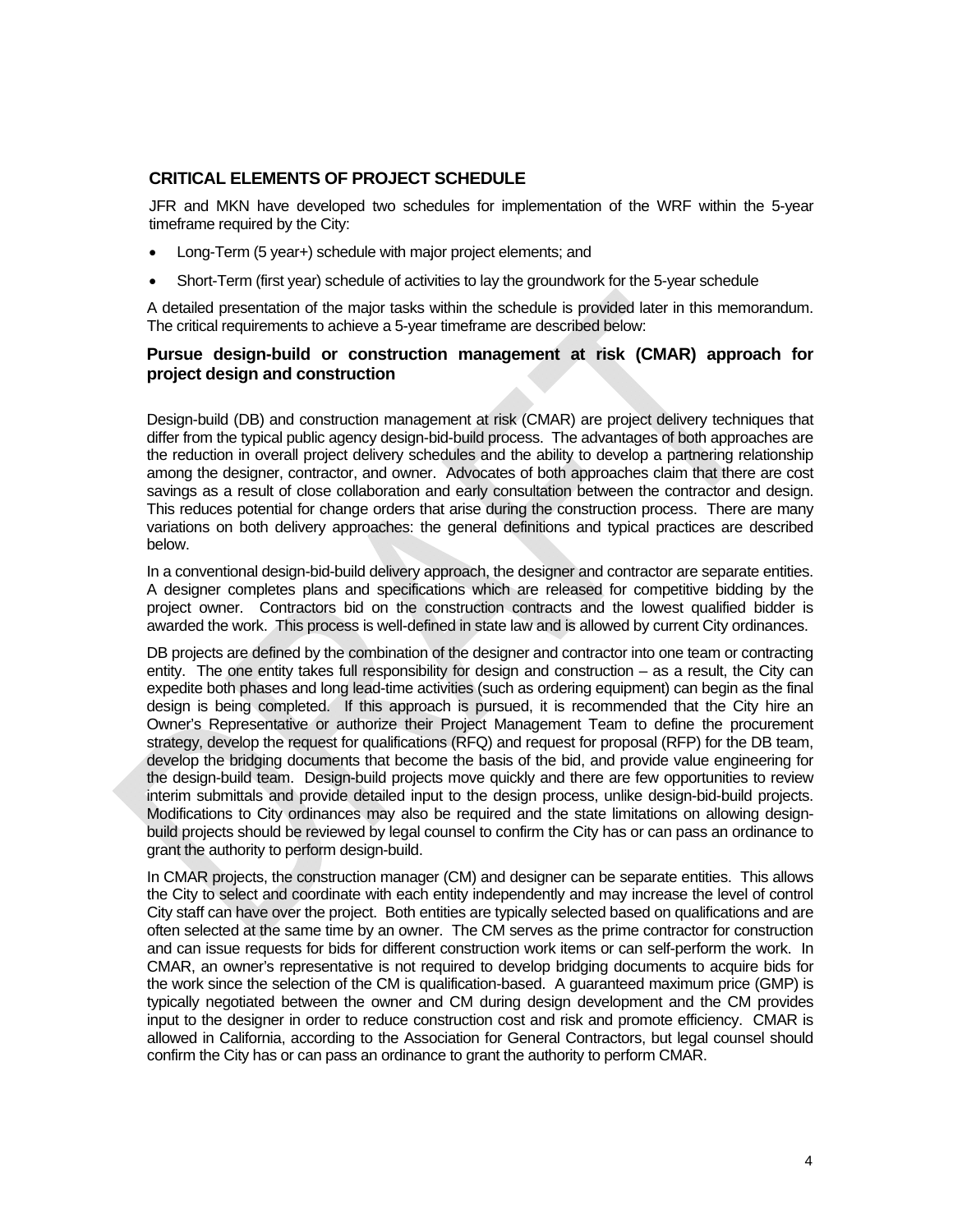A hybrid approach may be preferred for delivery of the project. The City may opt for an approach that splits the project into design-bid-build and design-build or CMAR components. For example, the raw wastewater lift station and force main from the existing wastewater treatment plant (WWTP) site to the new WRF site could follow a design-bid-build track that is parallel to the design-build or CMAR plant development. The lift station and force main will not require the same amount of time for permitting, design, equipment procurement, and construction as the new WRF so the City may wish to pursue a strategy that separates the two projects. The proposed project schedule and work plan allow flexibility for modifying the approach in this manner.

#### **Combine owner's representative (DB) or design (CMAR) and facility master planning**

Including both major responsibilities in one team will ensure consistency between the facility master planning, conceptual design and value engineering efforts. The facility master planning work will be performed prior to releasing the RFQ and RFP for the design-build or CMAR team. Master Planning could include preliminary alignment and cost opinion for the raw wastewater lift station and force main; a site plan for the new WRF site; identification of the most feasible recycled water customers, water quality requirements, and quantity; layout and cost opinion for "wet weather" disposal, streamflow augmentation, or percolation system; and phasing plan for the water reclamation pumping and transmission system.

If the City has not selected a site by the end of August 2014, the Master Plan budget should be increased to allow development of projects at the top-ranked or most likely sites. This will be required if the City meets their 5-year deadline, since the Master Plan must be finished within the timeframe shown on the schedule to stay on track. If two or more sites are explored, the Master Plan budget could increase by \$200,000 or more.

## **PROJECT TEAM APPROACH**

In order to implement the work plan most efficiently, MKN and JFR recommend the following simplified organizational structure:

- 1. All team members will report directly to the City;
- 2. The Director of Public Services will serve as the City project manager;
- 3. The council-appointed advisory committee will advise the City project manager and provide input during project development, as discussed during City Council meetings;
- 4. The Facility Master Plan Consultant/Owner's Representative (DB), Construction Manager (CMAR), grant/loan strategy specialist, and streamflow augmentation specialist will serve in roles described above; and
- 5. Project financial consultants could include project financing experts, underwriters, and other funding-specific specialists.

Figure 1 below describes a simplified organizational chart for development of the new WRF if a DB approach is implemented.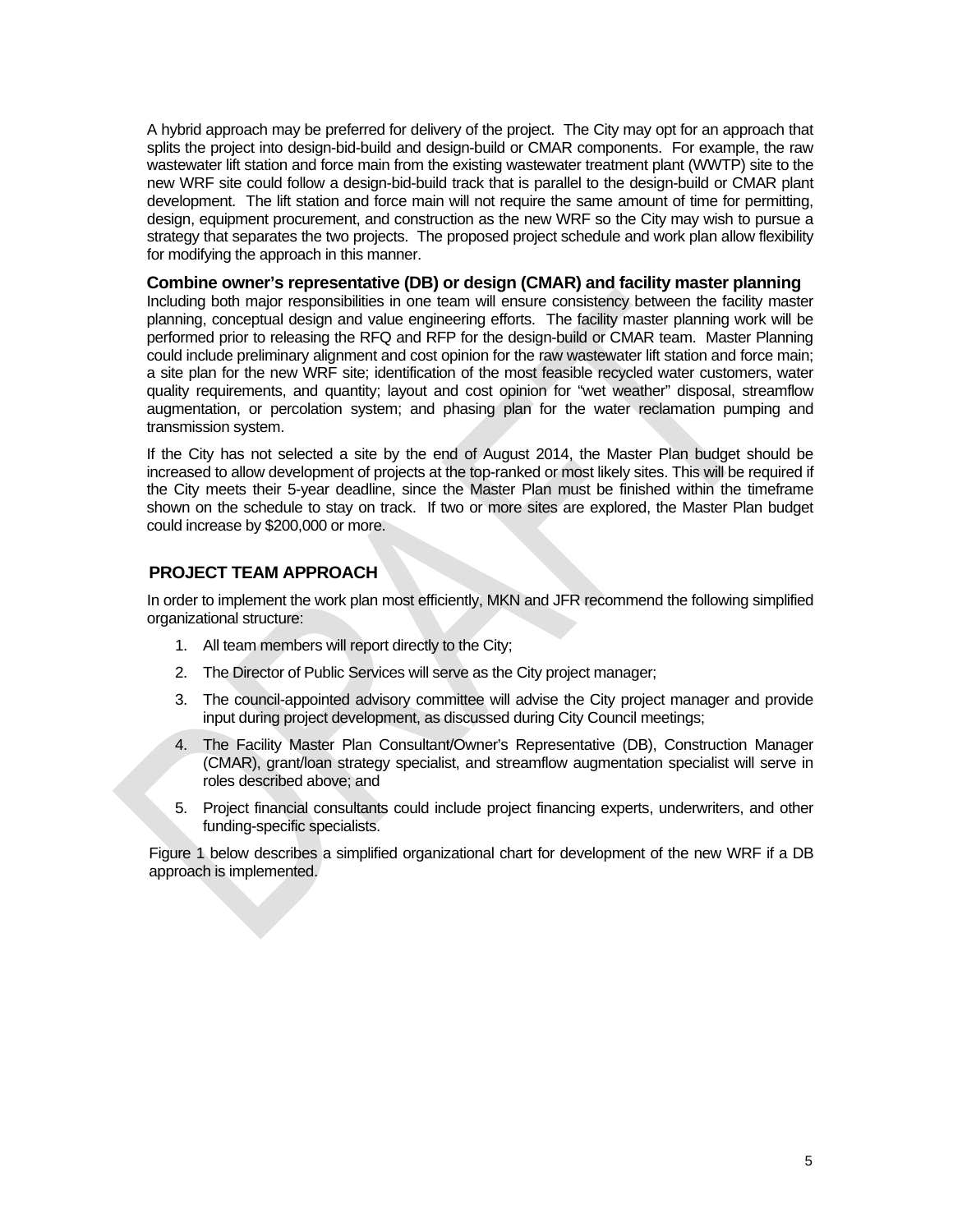

# **Figure 1 - Organization Chart for WRF Project Team Members - DB Project Delivery**

Figure 2 describes a simplified organizational chart for development of the new WRF if a CMAR approach is implemented.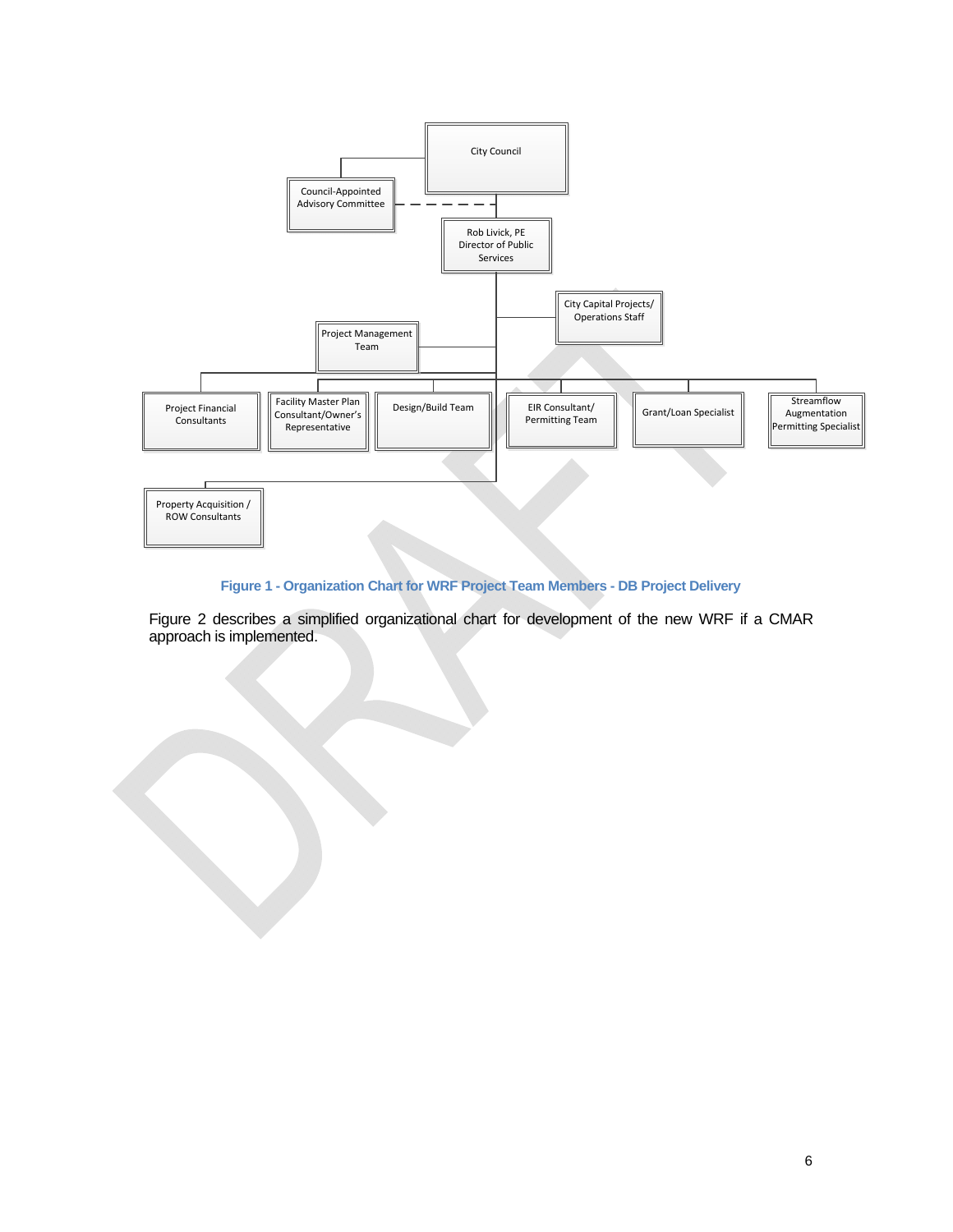

**Figure 2 - Organization Chart for WRF Project Team Members - CMAR Project Delivery** 

## **PROJECT SCHEDULE**

In order to meet the 5-year goal for project development, several activities must be undertaken and completed within the next year. Figure 3 and Table 2 identify the recommended major tasks for this period.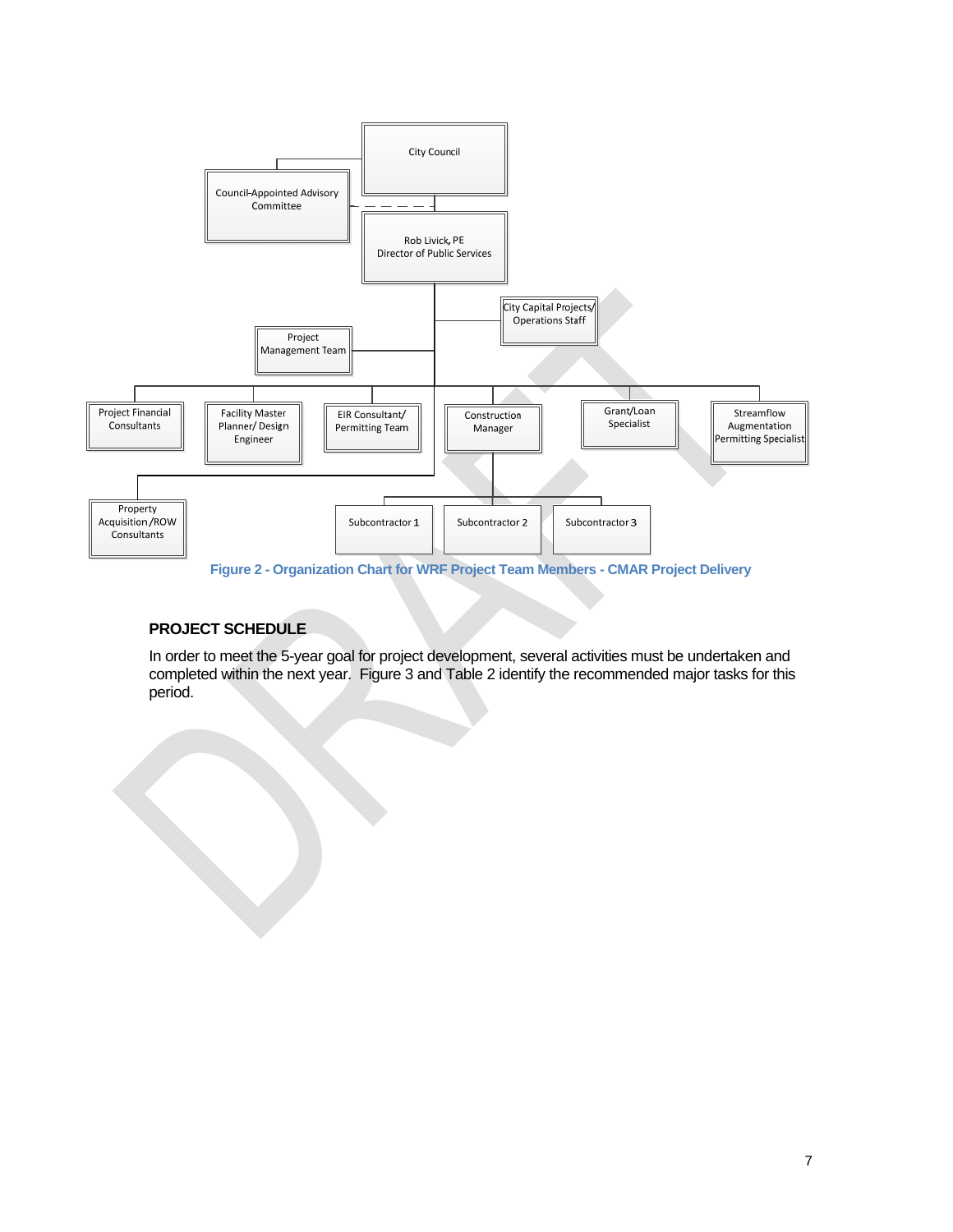| ID             | $\bullet$ | Task<br>Mode | <b>Task Name</b>                                                                         | Duration | Start                   | Finish                    | 2014 | JFMAMJJASONDJFMA      | 2015                           |
|----------------|-----------|--------------|------------------------------------------------------------------------------------------|----------|-------------------------|---------------------------|------|-----------------------|--------------------------------|
| $\mathbf{1}$   | E         | 3            | Review of Morro Valley and Chorro Valley Sites                                           | 54 days  | Thu 2/27/14             | Tue 5/13/14               | 127  | $-5/13$               |                                |
| $\overline{2}$ |           |              | Confirmation of Project Management Approach<br>(CRITICAL DECISION)                       | 0 days   | Tue 5/13/14             | Tue 5/13/14               |      | 5/13<br>County<br>CMC | schedule for<br>evaluation TBD |
| 3              |           |              | Regional CMC Facility Evaluation (County of SLO)                                         | 85 days  | Thu 5/1/14              | Wed 8/27/14               |      |                       |                                |
| 4              |           | 링            | <b>Preliminary Wet Weather Disposal Evaluation</b>                                       | 60 days  | Wed 5/14/14 Tue 8/5/14  |                           |      |                       |                                |
| 5              |           | 3            | Initial Streamflow Augmentation Permitting Analys 60 days                                |          | Wed 5/14/14 Tue 8/5/14  |                           | 5/14 | 8/5                   |                                |
| 6              |           | 링            | <b>Preliminary Percolation Evaluation</b>                                                | 60 days  | Wed 5/14/14 Tue 8/5/14  |                           | 5/14 | 8/5                   |                                |
| $\overline{7}$ |           | ᄝ            | Grant/Loan Strategy Analysis                                                             | 60 days  | Wed 5/14/14 Tue 8/5/14  |                           | 5/14 | 8/5                   |                                |
| 8              | E         | 뮝            | Decision Point - Site Selection/ Regional Participation 0 days                           |          | Tue 8/26/14             | Tue 8/26/14               |      | $-8/26$               |                                |
| 9              |           | 링            | <b>Property Negotiation</b>                                                              | 9 mons   | Fri 4/4/14              | Thu 12/11/14              | 4/4  | ---                   | 12/11                          |
| 10             |           | В            | Site Assessment - Due Diligence                                                          | 60 days  | Tue 8/26/14             | Mon 11/17/14              |      | $8/26$ 11/17          |                                |
| 11             |           | 링            | Prepare / Negotiate Final Offer                                                          | 20 days  |                         | Tue 11/18/14 Mon 12/15/14 |      |                       | $11/18$ 12/15                  |
| 12             |           | 믱            | RFP/Selection of Facilities Master Plan Consultant /<br><b>DB Owner's Representative</b> | 2 mons   | Tue 8/26/14             | Mon 10/20/14              |      | $8/26$ 10/20          |                                |
| 13             |           | 号            | <b>Facilities Master Plan</b>                                                            | 186 days | Tue 10/21/14 Tue 7/7/15 |                           |      | 10/21                 |                                |

**Figure 3 – Major Tasks for First Year of WRF Project** 

Table 2 provides details for the items identified in Figure 3.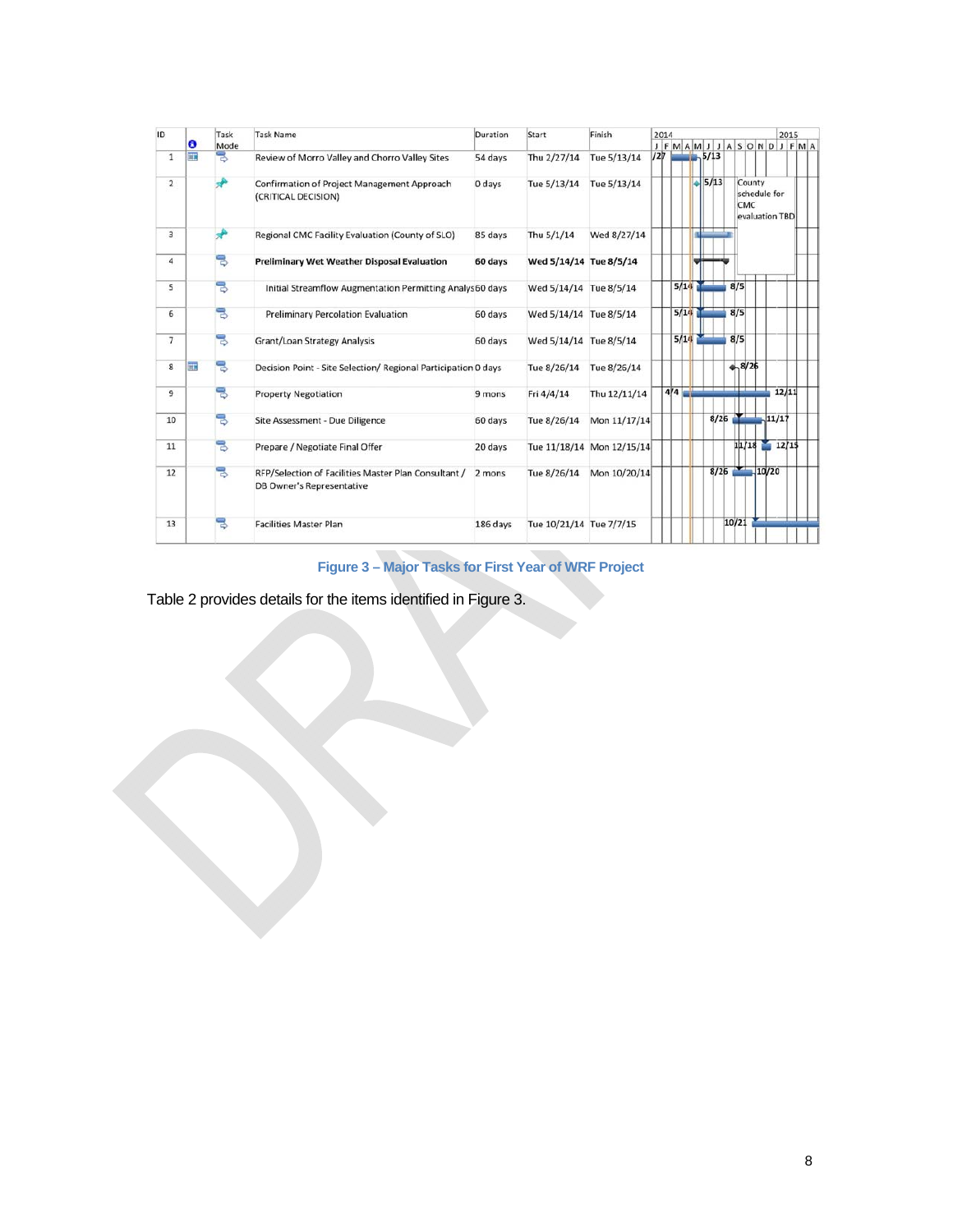#### **Table 2 – Overview of Tasks for WRF Work Plan - First Year**

| <b>Task Name</b>                                                                  | <b>Recommendations/Comments</b>                                                                                                                                                                                                                                                                                                                                                                                                                                                                                                                                                                                                                                                                                                                  |
|-----------------------------------------------------------------------------------|--------------------------------------------------------------------------------------------------------------------------------------------------------------------------------------------------------------------------------------------------------------------------------------------------------------------------------------------------------------------------------------------------------------------------------------------------------------------------------------------------------------------------------------------------------------------------------------------------------------------------------------------------------------------------------------------------------------------------------------------------|
| Review of Morro Valley and Chorro Valley<br><b>Sites</b>                          | JFR providing support now<br>$\bullet$                                                                                                                                                                                                                                                                                                                                                                                                                                                                                                                                                                                                                                                                                                           |
| <b>Confirmation of Project Management</b><br>Approach                             | City to confirm project management approach as soon as possible. Given the<br>$\bullet$<br>number of outside consultants, internal coordination, budget management, and<br>general coordination required for a project in this cost range and with a high level<br>of complexity, and commitment of existing City staff to ongoing projects and<br>responsibilities, outside support is recommended.                                                                                                                                                                                                                                                                                                                                             |
| Regional CMC Facility Evaluation                                                  | County is leading efforts to evaluate CMC; JFR will report on County efforts to City<br>$\bullet$<br>Council in August 2014 to help Council choose whether or not to pursue this<br>approach with the County                                                                                                                                                                                                                                                                                                                                                                                                                                                                                                                                     |
| Preliminary Wet Weather Disposal<br>Evaluation                                    | City is directing hydrologic and legal review of recharge opportunity for CMC<br>regional alternative<br>As describe above, this will include an evaluation of the feasibility of streamflow<br>٠<br>augmentation and permitting strategy for wet weather disposal. Focus will be an<br>assessment of seasonal creek discharge (elimination of outfall) and a "fatal flaw"<br>analysis of CMC discharge improvements. Could include this as part of the DB or<br>Owner's Rep team but many efforts could start now to stay on course<br>Expand legal review to other streams/tributaries at most promising HWY 41 sites<br>Consider addressing pretreatment (salts) in collection system now to improve<br>opportunities for discharge and reuse |
| Site Selection (CRITICAL DECISION)                                                | Staff review and City Council action will be required<br>This item is on the critical path for meeting the 5-yr schedule<br>$\bullet$                                                                                                                                                                                                                                                                                                                                                                                                                                                                                                                                                                                                            |
| <b>Property Negotiation</b>                                                       | City to hire outside consultant for appraisal/negotiation<br>City to make decision on CMC before presenting final offer<br>$\bullet$                                                                                                                                                                                                                                                                                                                                                                                                                                                                                                                                                                                                             |
| RFP/Selection of Facilities Master Plan<br>Consultant / DB Owner's Representative | Need to have go/no-go decision on CMC at this point (9/1/14) to prevent major<br>investment<br>City staff or Project Management Team to develop                                                                                                                                                                                                                                                                                                                                                                                                                                                                                                                                                                                                  |
| <b>Facilities Master Plan</b>                                                     | Owner's Representative to develop Master Plan<br>$\bullet$<br>Focus areas:<br>Site planning<br>$\circ$<br>Recycled water distribution system planning<br>$\circ$<br>Project budget<br>$\circ$                                                                                                                                                                                                                                                                                                                                                                                                                                                                                                                                                    |

In addition to site investigations and participating in discussions about the regional CMC alternative, MKN recommends conducting two studies now that could significantly affect project direction: an evaluation of wet weather disposal methods and an analysis of grants and loan funding opportunities. Wet weather disposal options will drive the treatment process and capital, operations and maintenance costs for effluent disposal. Various grant and loan opportunities could be available if the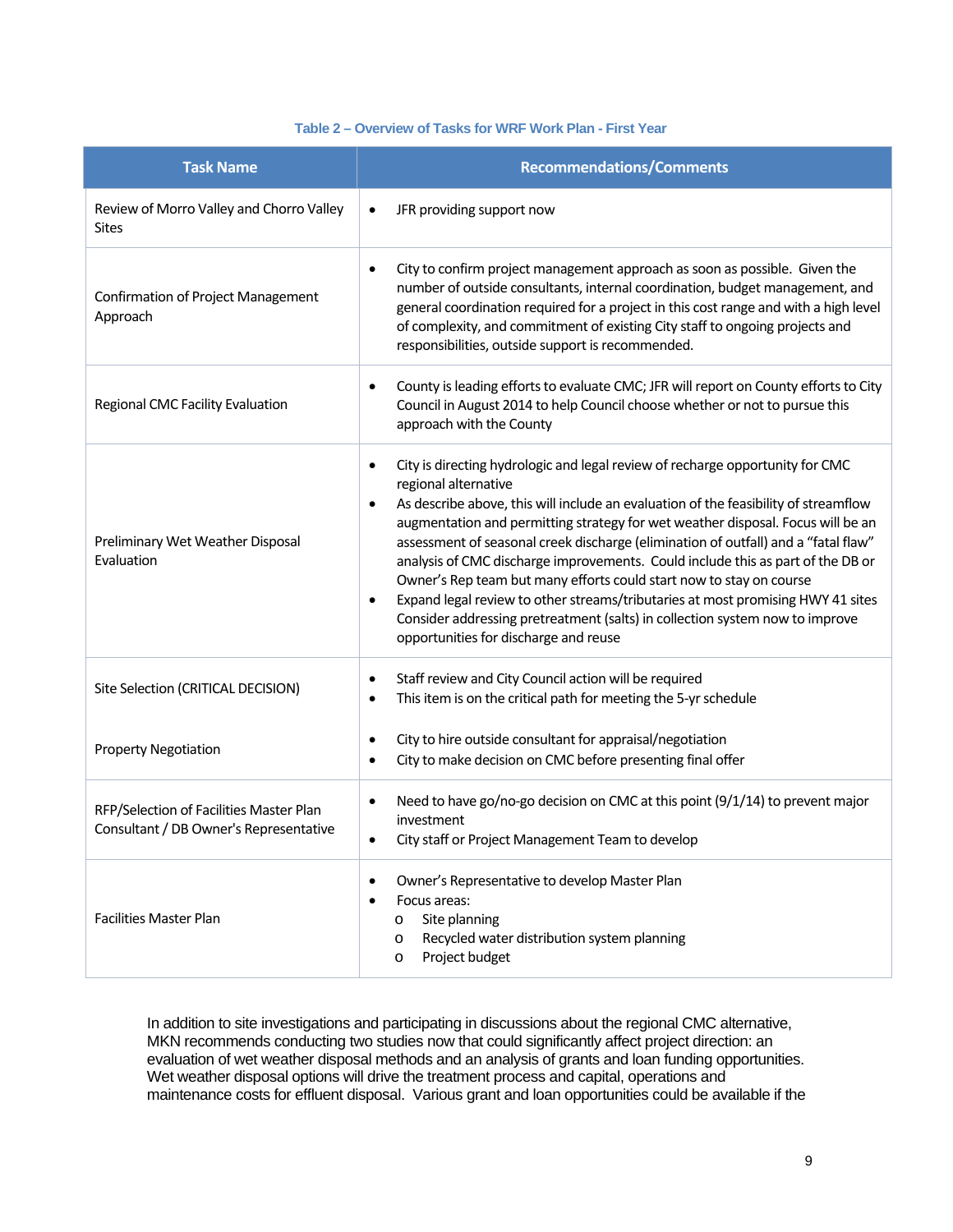City modified the project's design goals or added elements to increase likelihood of funding from some specific programs.

#### **Preliminary Wet Weather Disposal Evaluation**

The recommended evaluation includes a Streamflow Augmentation Permitting Analysis and a Preliminary Percolation Evaluation.

*Initial Streamflow Augmentation Permitting Analysis:* One of the most critical design and capital cost issues will be determining whether surface water discharge is valid either for disposal of effluent during wet weather; or for streamflow augmentation to supplement water supplies. This will be a critical issue for involvement in a regional California Men's Colony facility or for a standalone City facility at one of the preferred sites, and evaluating permitting constraints early could help determine the most cost-effective plant site.

The City has expressed a goal of reclaiming as much water as possible. As established in prior studies, wet weather disposal must be addressed for a project that primarily relies on recycled plant effluent even if streamflow augmentation is not feasible.

Permitting for surface water discharges requires an evaluation of receiving water impacts based on the projected water quality from the new WRF. Policy and regulations related to beneficial uses of the receiving water must be reviewed and a permitting strategy developed to comply with these requirements if streamflow augmentation or surface water discharge are deemed feasible. A detailed study should be scoped and initiated during the initial planning stages of the project.

Use of the existing ocean outfall is also an alternative for wet weather disposal and should be considered as part of this analysis.

*Preliminary Percolation Evaluation:* Performing an initial assessment of percolation potential at the top-ranking treatment facility sites will allow the City to determine if some wet weather flow could be percolated at the proposed plant sites and could eventually recharge groundwater. The regulatory requirements for percolation are typically less stringent than those for surface water discharges since toxicity or risk to aquatic life is not a factor. However, this requires a site-specific assessment of soil percolation potential, groundwater depth, and groundwater quality.

#### **Grant/Loan Strategy Analysis**

Project financing through both grants and low-interest loans should be pursued aggressively and early in the project development process, particularly for fast-track delivery projects. This will allow the permitting consultant, City, and master planning consultant to identify project elements that could improve possibility of receiving grants or low-interest loans.

Figure 4 and Table 3 describe the major tasks that would be performed throughout the remainder of the development of the new WRF, assuming the City selects a DB approach. The critical path is identified in red.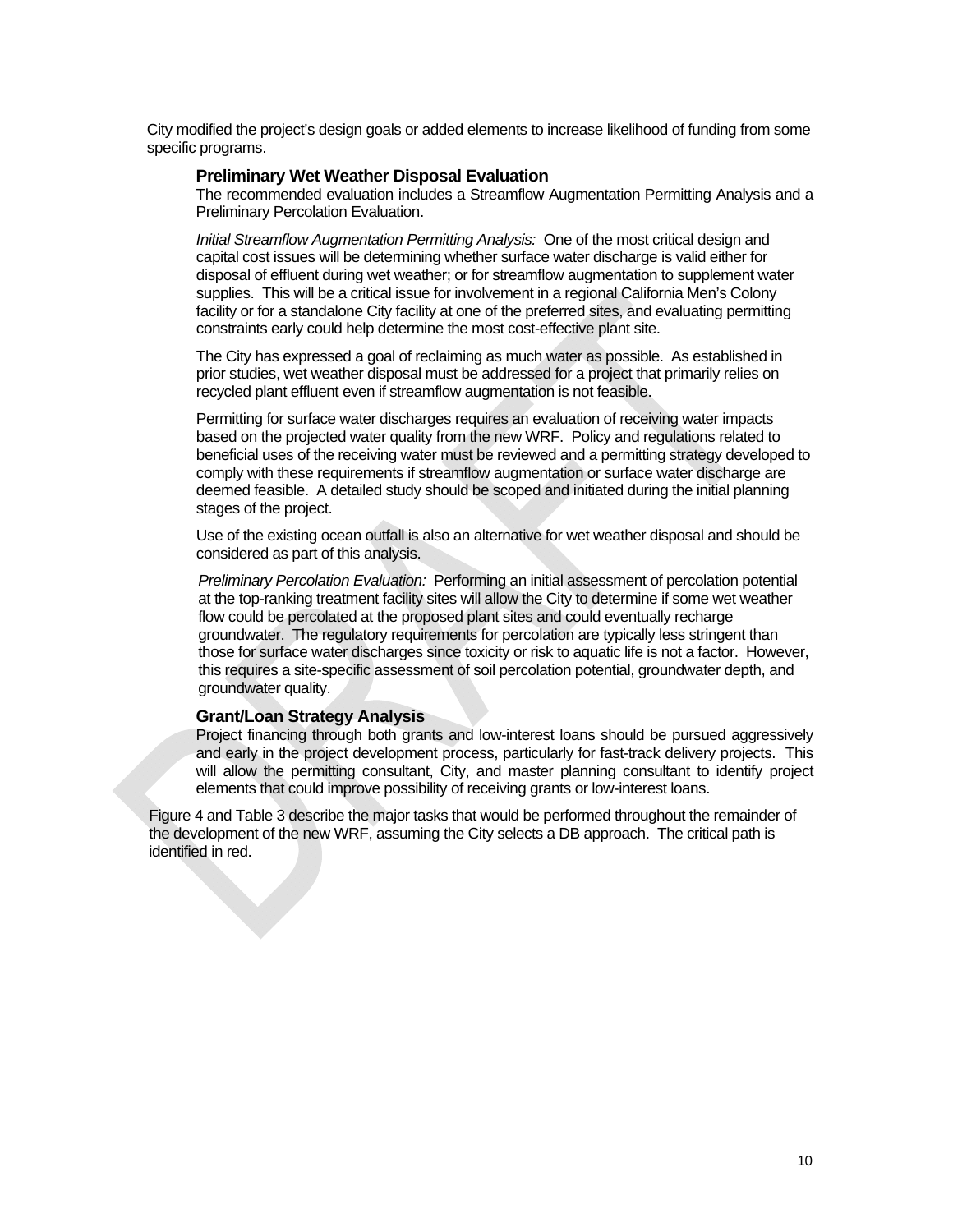| ID                                                                                            |           | Task | Task Name                                                                      | Duration           | Start                    | Finish                    | 2014      |                              |                | 2015 |        | 2016                               |  |
|-----------------------------------------------------------------------------------------------|-----------|------|--------------------------------------------------------------------------------|--------------------|--------------------------|---------------------------|-----------|------------------------------|----------------|------|--------|------------------------------------|--|
|                                                                                               | $\bullet$ | Mode |                                                                                |                    |                          |                           |           |                              |                |      |        | Q4 Q1 Q2 Q3 Q4 Q1 Q2 Q3 Q4 Q1 Q2 Q |  |
| 1                                                                                             | <b>HH</b> | z    | Council Direction re: Options Report                                           | $1$ day            |                          | Tue 12/10/13 Tue 12/10/13 | $ $ 12/10 |                              |                |      |        |                                    |  |
| $\mathbf{2}$                                                                                  |           | X.   | <b>Site Evaluation</b>                                                         | 54 days            | Thu 2/27/14 Tue 5/13/14  |                           | ¢         |                              |                |      |        |                                    |  |
| 3                                                                                             |           | F    | <b>Site Selection</b>                                                          | 87 days            | Wed 5/14/14 Thu 9/11/14  |                           |           |                              |                |      |        |                                    |  |
| 4                                                                                             |           | B    | Property Negotiation and Acquisition                                           | 9 mons             | Wed 5/14/14 Tue 1/20/15  |                           |           |                              |                |      |        |                                    |  |
| 5                                                                                             |           | B    | RFP/Selection of Facilities Master Plan Consultant / DB Owner's Representative | 2 mons             | Fri 9/12/14              | Thu 11/6/14               |           |                              |                |      |        |                                    |  |
| 6                                                                                             |           | B,   | <b>Facilities Master Plan</b>                                                  | 186 days           | Fri 11/7/14              | Fri 7/24/15               |           |                              |                |      |        |                                    |  |
| $7\overline{ }$                                                                               |           | B    | Development of Bridging Documents                                              | 4 mons             | Mon 7/27/15 Fri 11/13/15 |                           |           |                              |                |      |        |                                    |  |
| 8                                                                                             |           | B    | RFQ/RFP/Selection of Design/Build Team                                         | 6 mons             | Mon 9/14/15 Fri 2/26/16  |                           |           |                              |                |      |        |                                    |  |
| 9                                                                                             |           | F    | Owner's Representative Support - Design Phase                                  | 12 mons            | Mon 9/14/15 Fri 8/12/16  |                           |           |                              |                |      |        |                                    |  |
| 10                                                                                            |           | B    | <b>Phase I Design/Build Delivery</b>                                           | 880 days           | Mon 2/29/16 Fri 7/12/19  |                           |           |                              |                |      |        |                                    |  |
| 11                                                                                            |           | F    | Survey                                                                         | 4 mons             | Mon 2/29/16 Fri 6/17/16  |                           |           |                              |                |      |        |                                    |  |
| 12                                                                                            |           | F    | Geotechnical Engineering/Soils Report                                          | 5 mons             | Mon 6/20/16 Fri 11/4/16  |                           |           |                              |                |      |        |                                    |  |
| 13                                                                                            |           | B    | Draft Concept Design Report (30%)                                              | 9 mons             | Mon 6/20/16 Fri 2/24/17  |                           |           |                              |                |      |        |                                    |  |
| 14                                                                                            |           | B    | <b>City Review</b>                                                             | $1$ mon            | Mon 2/27/17 Fri 3/24/17  |                           |           |                              |                |      |        |                                    |  |
| 15                                                                                            |           | B    | Final Concept Design Report                                                    | 3 mons             | Mon 3/27/17 Fri 6/16/17  |                           |           |                              |                |      |        |                                    |  |
| 16                                                                                            |           | F    | Report of Waste Discharge                                                      | 4 mons             | Mon 3/27/17 Fri 7/14/17  |                           |           |                              |                |      |        |                                    |  |
| 17                                                                                            |           | F    | <b>City Review</b>                                                             | 2 wks              | Mon 7/17/17 Fri 7/28/17  |                           |           |                              |                |      |        |                                    |  |
| 18                                                                                            |           | B    | RWQCB Review/Issuance Draft NPDES/WDRs (finaled after EIR certification)       | 6 mons             | Mon 7/31/17 Fri 1/12/18  |                           |           |                              |                |      |        |                                    |  |
|                                                                                               |           |      |                                                                                |                    |                          |                           |           |                              |                |      |        |                                    |  |
| 19                                                                                            |           | z    | Design Development                                                             | 6 mons             | Mon 6/19/17 Fri 12/1/17  |                           |           |                              |                |      |        |                                    |  |
| 20                                                                                            |           | B    | <b>Construction - Reclamation Ready WRF</b>                                    | 24 mons<br>24 mons | Mon 6/19/17 Fri 4/19/19  |                           |           |                              |                |      |        |                                    |  |
| 21                                                                                            |           | B    | <b>Construction Management</b>                                                 |                    | Mon 6/19/17 Fri 4/19/19  |                           |           |                              |                |      |        |                                    |  |
| 22                                                                                            |           | B    | Startup and Commissioning - Reclamation Ready WRF                              | 3 mons             | Mon 4/22/19 Fri 7/12/19  |                           |           |                              |                |      |        |                                    |  |
| 23                                                                                            |           | B    | RFP/Selection of EIR/Permitting Team                                           | 2 mons             | Mon 7/27/15 Fri 9/18/15  |                           |           |                              |                |      | H      |                                    |  |
| 24                                                                                            |           | S    | <b>EIR/Permitting</b>                                                          | 596 days           | Fri 11/7/14 Fri 2/17/17  |                           |           |                              | $\blacksquare$ |      | $\Box$ |                                    |  |
| 25                                                                                            |           | F    | Notice of Intent                                                               | 4 mons             | Fri 11/7/14              | Thu 2/26/15               |           |                              |                |      |        |                                    |  |
| 26                                                                                            |           | B,   | City Review/Finalization                                                       | 2 wks              | Fri 2/27/15              | Thu 3/12/15               |           |                              |                |      |        |                                    |  |
| 27                                                                                            |           | B    | Admin Draft EIR                                                                | 6 mons             | Mon 7/27/15 Fri 1/8/16   |                           |           |                              |                |      |        |                                    |  |
| 28                                                                                            |           | B    | <b>City Review</b>                                                             | 2 wks              | Mon 1/11/16 Fri 1/22/16  |                           |           |                              |                |      |        |                                    |  |
| 29                                                                                            |           | B    | <b>Public Draft EIR</b>                                                        | 2 mons             | Mon 1/25/16 Fri 3/18/16  |                           |           |                              |                |      |        |                                    |  |
| 30                                                                                            |           | B    | <b>Public Review</b>                                                           | 4 mons             | Mon 3/21/16 Fri 7/8/16   |                           |           |                              |                |      |        |                                    |  |
| 31                                                                                            |           | F    | <b>Final EIR</b>                                                               | 2 mons             | Mon 7/11/16 Fri 9/2/16   |                           |           |                              |                |      |        |                                    |  |
| 32                                                                                            |           | z    | LCP/General Plan Amendment                                                     | 6 mons             | Mon 5/16/16 Fri 10/28/16 |                           |           |                              |                |      |        |                                    |  |
| 33                                                                                            |           | B    | RWQCB/CDFG/NOAA Permit Application/Negotiation                                 | 12 mons            | Mon 3/21/16 Fri 2/17/17  |                           |           |                              |                |      |        |                                    |  |
| 34                                                                                            |           | B    | Phase II Recycled Water Distribution System - Design, and Construction (TBD)   | 60 mons            | Mon 7/15/19 Fri 2/16/24  |                           |           |                              |                |      |        |                                    |  |
|                                                                                               |           |      | Task<br><b>Project Summary</b>                                                 |                    | Inactive Milestone       | ♦                         |           | <b>Manual Summary Rollup</b> |                |      |        |                                    |  |
|                                                                                               |           |      | <b>External Tasks</b><br>Split                                                 |                    | <b>Inactive Summary</b>  |                           |           | <b>Manual Summary</b>        |                |      |        |                                    |  |
| Project: Project Schedule_5-Yr<br>Date: Fri 4/25/14<br><b>External Milestone</b><br>Milestone |           |      | <b>Manual Task</b>                                                             |                    |                          | Start-only                |           |                              |                |      |        |                                    |  |
|                                                                                               |           |      | <b>Inactive Task</b><br>Summary                                                |                    | Duration-only            |                           |           | Finish-only                  |                |      |        |                                    |  |
|                                                                                               |           |      |                                                                                |                    | Page 1                   |                           |           |                              |                |      |        |                                    |  |

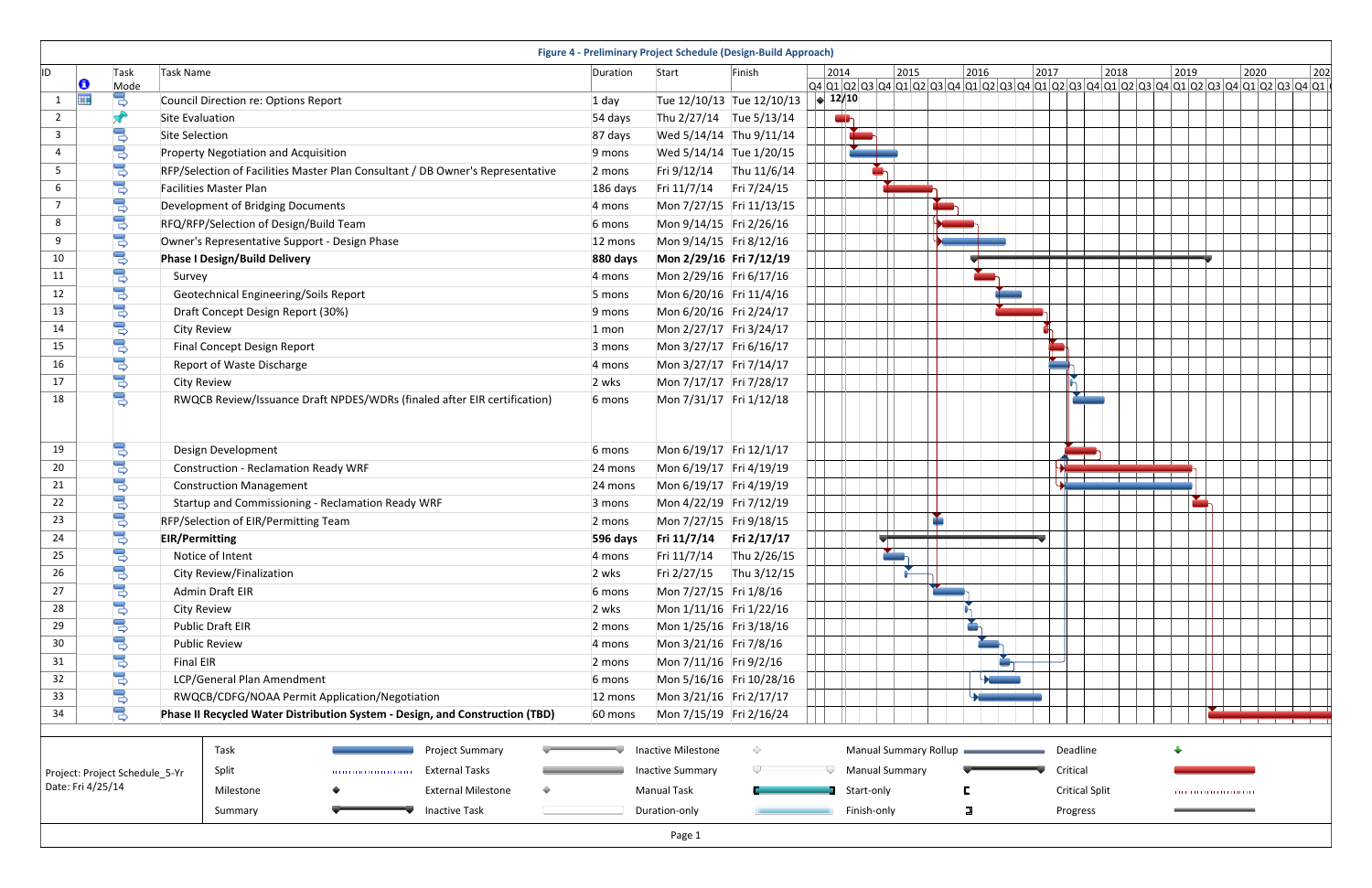## **Table 3 – Overview of Major Tasks for WRF Work Plan – Five Year Plan**

| <b>Task Name</b>                                                                 | <b>Recommendations/Comments</b>                                                                                                                                                                                                                                                         |  |  |  |  |
|----------------------------------------------------------------------------------|-----------------------------------------------------------------------------------------------------------------------------------------------------------------------------------------------------------------------------------------------------------------------------------------|--|--|--|--|
| <b>Preliminary Planning</b>                                                      | <b>First 9 months detailed in Previous Section</b>                                                                                                                                                                                                                                      |  |  |  |  |
| Survey                                                                           | Owner's Representative to perform - City to order Prelim Title Reports in<br>$\bullet$<br>advance to expedite the process                                                                                                                                                               |  |  |  |  |
| Development of Bridging Documents                                                | Owner's Representative to develop bridging documents (preliminary<br>$\bullet$<br>plans) based on Master Plan                                                                                                                                                                           |  |  |  |  |
| RFQ/RFP/Selection of Design-Build Team                                           | Owner's Representative to develop RFP/RFQ and lead process<br>$\bullet$<br>Two-stage process (RFQ and shortlist for RFP) anticipated; offering a<br>$\bullet$<br>stipend should be considered<br>Need rate increases in place to procure DB team                                        |  |  |  |  |
| <b>Design-Build Delivery</b>                                                     |                                                                                                                                                                                                                                                                                         |  |  |  |  |
| Geotechnical Engineering/Soils Report                                            | $\bullet$<br>DB Team to perform                                                                                                                                                                                                                                                         |  |  |  |  |
| Concept Design Report (30%)                                                      | Basis of plant design<br>$\bullet$<br>Equipment selection will be an integral part of this effort in order to allow<br>lead time                                                                                                                                                        |  |  |  |  |
| Report of Waste Discharge                                                        | DB Team to perform<br>$\bullet$                                                                                                                                                                                                                                                         |  |  |  |  |
| RWQCB Review/Issuance Draft<br>NPDES/WDRs (finalized after EIR<br>certification) | DB Team and Owner's Representative to provide support<br>$\bullet$<br>Critical step - final discharge permit issuance will determine the required<br>$\bullet$<br>treatment process elements. City will have some risk in proceeding with<br>construction without having these in hand. |  |  |  |  |
| Design Development                                                               | Internal to DB team<br>$\bullet$<br>Limited opportunities for City input on design specifics<br>$\bullet$<br>Record drawings produced at end<br>٠                                                                                                                                       |  |  |  |  |
| <b>Construction - Reclamation Ready WRF</b>                                      | Site preparation and grading can begin early in the process<br>$\bullet$<br>Equipment procurement must start early - immediately after Concept<br>٠<br>Design Report is completed                                                                                                       |  |  |  |  |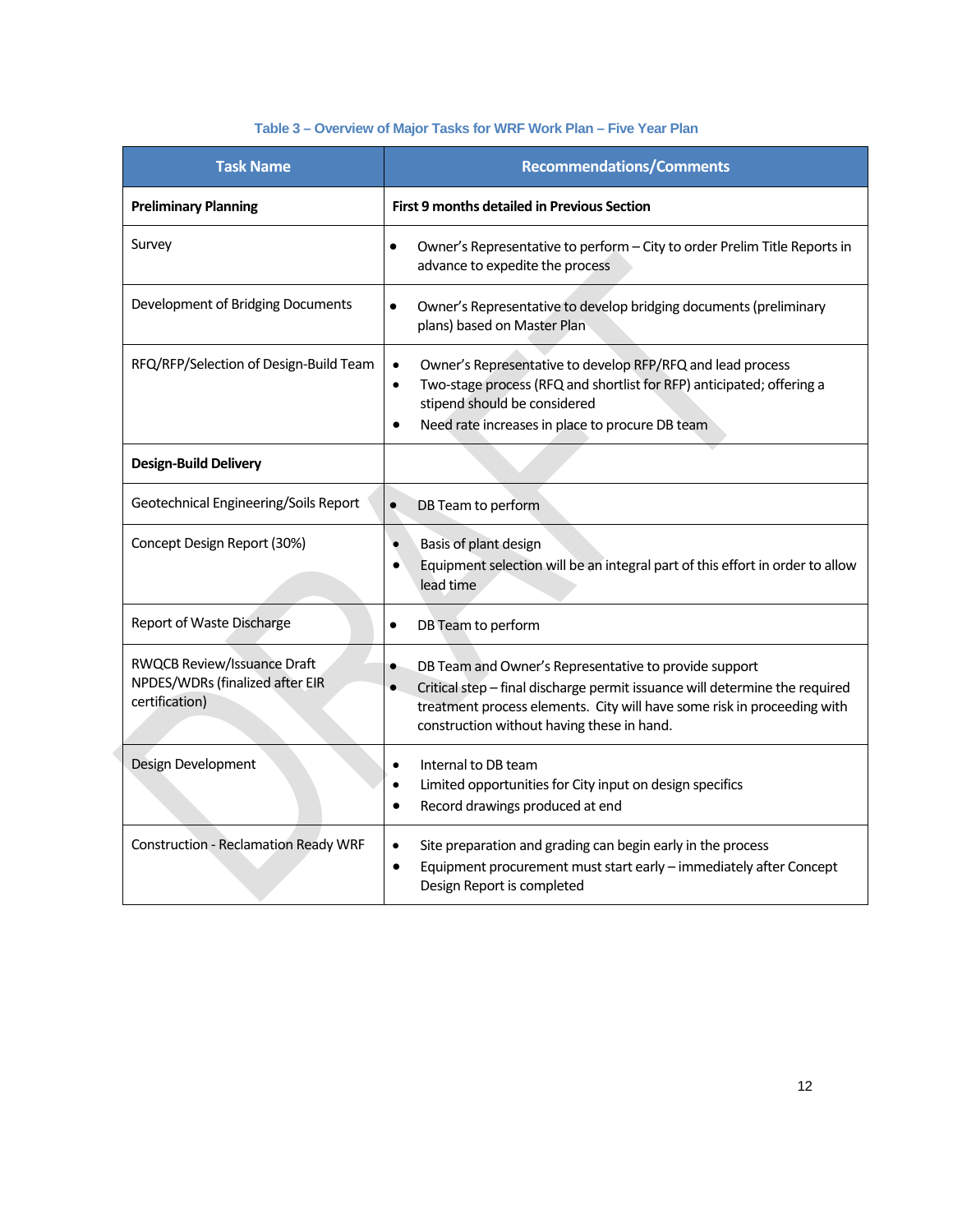| <b>Task Name</b>                                                                            | <b>Recommendations/Comments</b>                                                                                                                                                                                                                                                                                                      |
|---------------------------------------------------------------------------------------------|--------------------------------------------------------------------------------------------------------------------------------------------------------------------------------------------------------------------------------------------------------------------------------------------------------------------------------------|
| Startup and Commissioning -<br><b>Reclamation Ready WRF</b>                                 | DB Team to perform<br>Consider adding a short operations contract to ensure the plant meets its<br>$\bullet$<br>effluent goals and lifecycle cost commitments from the D-B team                                                                                                                                                      |
| RFP/Selection of EIR/Permitting Team                                                        | Complete after Master Plan is finished in order to match qualifications<br>٠<br>with site/project needs<br>City staff or Project Management Team to develop                                                                                                                                                                          |
| <b>EIR/Permitting</b>                                                                       |                                                                                                                                                                                                                                                                                                                                      |
| Draft EIR Preparation and Circulation                                                       | City staff to develop concurrently with Master Plan<br>$\bullet$<br>Recommend presenting alternatives for full analysis (ex. CMC Regional +<br>$\bullet$<br>City)<br>Will provide opportunity to coordinate with resource agencies and other<br>$\bullet$<br>stakeholders early in the Master Planning process in order to get input |
| Final EIR and City Project Approval                                                         | City approves project after Final EIR is certified                                                                                                                                                                                                                                                                                   |
| LCP/General Plan Amendment                                                                  | City coordinates with CCC on LCP/GPA needed for project; this should<br>begin during preparation of the Draft EIR                                                                                                                                                                                                                    |
| Agency Permitting (RWQCB, CDFW,<br>NOAA Fisheries or others) and                            | City coordinates with key regulatory agencies for permits that may be<br>٠<br>needed for project; this should begin during preparation of the Draft EIR                                                                                                                                                                              |
| <b>Phase II - Recycled Water Distribution</b><br>System - Design, and Construction<br>(TBD) | Plant to be "Reclamation-Ready" and pursuit/development of<br>reclamation opportunities to be ongoing through the facility planning and<br>design process                                                                                                                                                                            |

If a CMAR approach is pursued, the general timeline is not likely to change. The tasks in Table 3 could change as follows:

- An Owner's Representative could be replaced by a Design Team who would also perform the Facility Master Plan.
- The CMAR would be procured earlier in the process than the DB team. An RFQ is sufficient for procuring a CMAR.
- The level of detail in the design plans could vary. For example, the level of design could range from conceptual with development of a general site plan to full, 100% plans and specifications. The balance of the design work would be performed by the CMAR.

## **Preliminary Cashflow Analysis**

MKN and JFR worked with City staff to develop a preliminary cashflow analysis. The preliminary costs from Table 1 were allocated across the schedule included as Figure 4. Similar to the rest of the Work Plan, City staff will continue developing and refining this analysis as more information becomes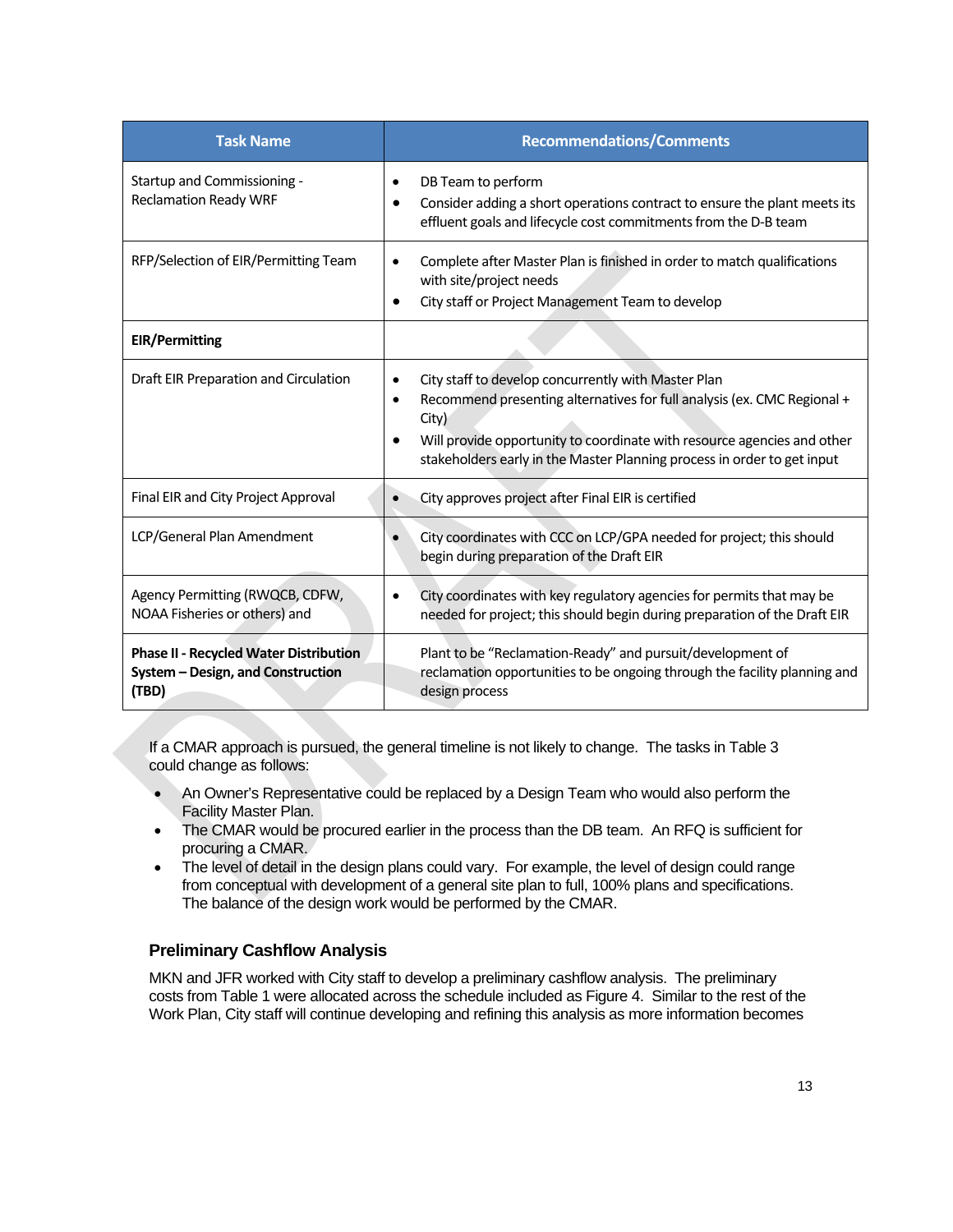available – for example, the Facilities Master Plan will define the project description and associated cost opinions so a major update is expected after the draft Plan is available.

The following assumptions were applied to develop this analysis:

- The budgets for initial planning activities by JFR were allocated across the  $4<sup>th</sup>$  quarter of 2013 and first two quarters of 2014.
- City staff time of \$8,000 per month was allocated to the  $4<sup>th</sup>$  quarter of 2013 and the first two quarters of 2014.
- Cost escalation, inflation, finance charges, interest, and discount rate were not itemized since the project is on a very tight timeframe and the cost opinions presented in this Memorandum are preliminary planning-level budgets.
- The City is evaluating wastewater rates and impact fees separately. Their analysis will be informed by the Memorandum, but rates and fees will require an update within the first two years of project implementation to reflect more detailed planning information and project costs.
- Design-build and CMAR teams will need to see that the City has funding in place in order to propose on the City's project. Design-build and CMAR firms typically perform a rigorous financial analysis before they decide to proceed with a design-build pursuit.
- Offering a stipend to offset design proposal costs is typically applied to design-build pursuits after a shortlist of qualified teams is developed. This encourages participation by design-build teams and assures them that the owner is committed to move forward with the project. This stipend is not itemized separately in this cashflow analysis but expected to be on the order of \$100-200k for each proposer (two or three are typical) per discussions with City staff.
- A project-level contingency should be established and made available early in the process for unforeseen costs. The contingency is not included in the cashflow analysis since it may be required at any time during project implementation.

The preliminary cashflow analysis is provided in Figure 5. One of the most significant financial challenges with a DB or CMAR project is that funding is required earlier in the project development process than in a conventional design-bid-build process, often before the project is very well-defined beyond a basic planning level. In a conventional design-bid-build delivery approach, the owner/agency funds design, then can fund construction separately after design documents are fully developed. This schedule allows the owner to reassess the project description and their funding needs prior to soliciting construction bids.

The DB and CMAR processes are more fluid – there are many variations to DB and CMAR delivery methods, but a common approach is to negotiate a "guaranteed maximum price" with the top-ranked DB or CMAR team. If DB is pursued, an initial prequalification stage is recommended to reduce the number of design-build proposers to the most qualified teams, in order to limit the City's financial risk during project implementation.